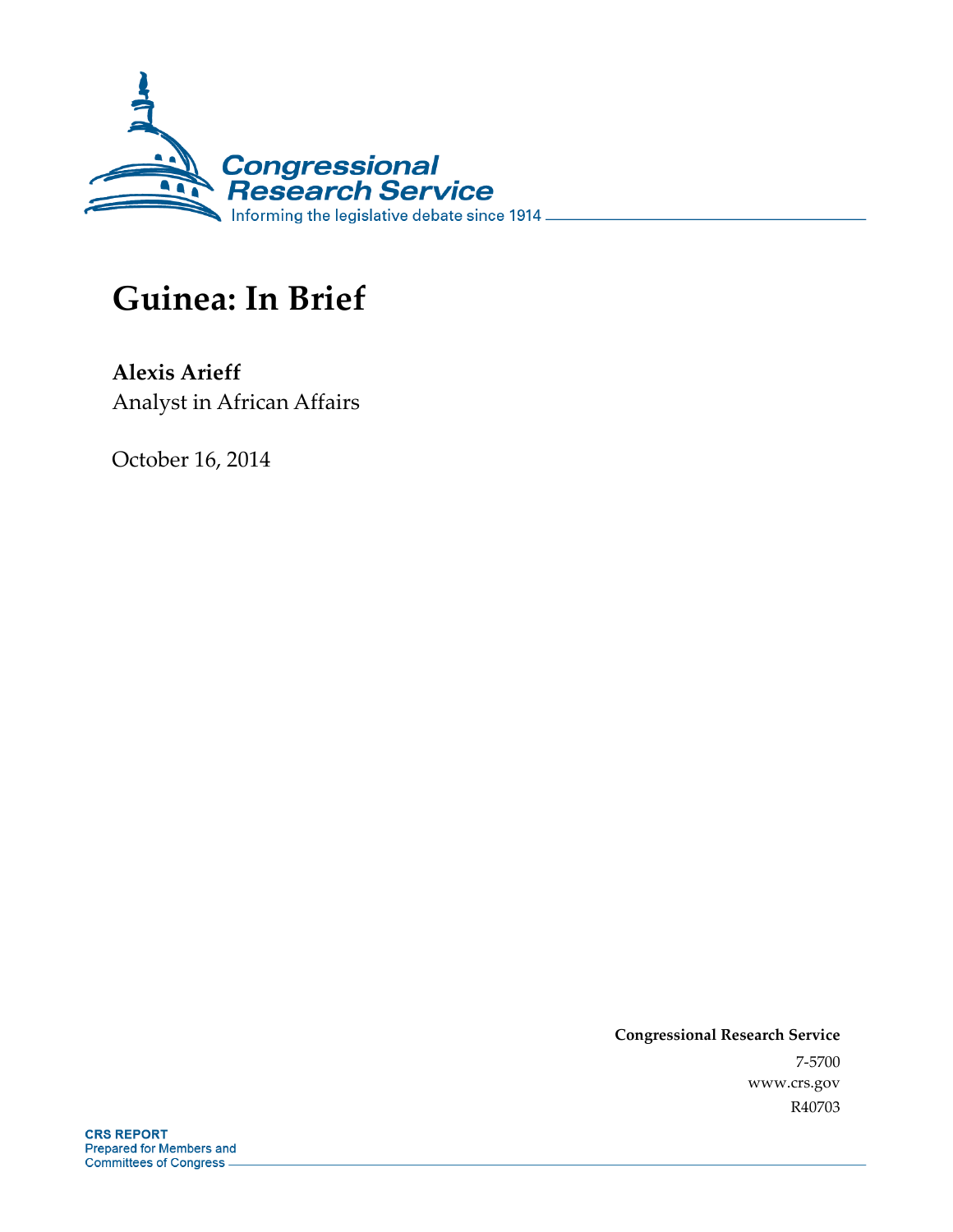# **Summary**

At present, Guinea is one of three countries most affected by the Ebola outbreak in West Africa. The outbreak is impacting Guinea's economy, social relations, food security, and politics, with potentially dire implications. For coverage of the outbreak and U.S. responses to it, see CRS Report R43697, *The 2014 Ebola Outbreak: International and U.S. Responses*, by Tiaji Salaam-Blyther; and CRS Report IF00044, *Ebola: 2014 Outbreak in West Africa (In Focus)*, by Nicolas Cook and Tiaji Salaam-Blyther. A range of other CRS products on Ebola are available; see also CRS Report R43736, *Ebola Virus Disease (Ebola or EVD): Experts List*.

A former French colony on West Africa's Atlantic coast with a population of about 11 million, Guinea is rich in natural resources, but poverty is widespread. President Alpha Condé, a former opposition leader, was voted into office in 2010 in what many observers consider to have been the country's first free and fair election. His inauguration brought an end to a turbulent period of military rule that followed the death of longtime leader Lansana Conté (who himself came to power in a military coup). As president, Condé has focused on containing the political influence of the military and improving Guinea's economic outlook, including by overhauling the mining code. However, opposition activists accuse Condé of authoritarian tendencies, state institutions remain weak, and ethnic tensions continue to influence politics and society. Local-level elections have been repeatedly delayed due to a stand-off between the government and opposition over electoral procedures. The impact of the Ebola outbreak on these and on presidential elections slated for 2015 remains to be seen.

U.S. engagement in Guinea has focused on development assistance; support for security sector reform; efforts to counter narcotics trafficking; and concerns about regional peace and stability. Guinea's large mineral deposits, including the world's largest known reserves of bauxite (an ore used in producing aluminum), also present strategic and commercial interests. Following the 2008 military coup, the United States identified Guinea's political transition as a key policy goal in West Africa and made significant diplomatic and financial contributions toward the success of Guinea's election process. U.S. bilateral aid is now overwhelmingly focused on health assistance. In 2013, the U.S. Department of Justice initiated a prosecution under the Foreign Corrupt Practices Act (FCPA) that revolves around allegations of large-scale corruption in the allocation of a large iron ore mining concession in 2008.

Congress plays a role in shaping U.S. engagement through the authorization, appropriation, and oversight of U.S. policies and aid programs. The FY2014 Consolidated Appropriations Act (P.L. 113-76) restricts Guinea's ability to receive International Military Education and Training (IMET) assistance for purposes other than "training related to international peacekeeping operations and expanded IMET [focusing on human rights and civilian control of the military]." Similar restrictions have been contained in previous annual appropriations measures. The FY2012 National Defense Authorization Act (P.L. 112-81) authorized Guinea, among several West African countries, to receive Defense Department-administered counter-narcotics assistance. During the 111<sup>th</sup> Congress, several Members of Congress introduced resolutions in response to the military junta's involvement in a massacre of civilian protesters in the capital, Conakry, in September 2009. These included H.Res. 1013 (Ros-Lehtinen) and S.Res. 345 (Boxer).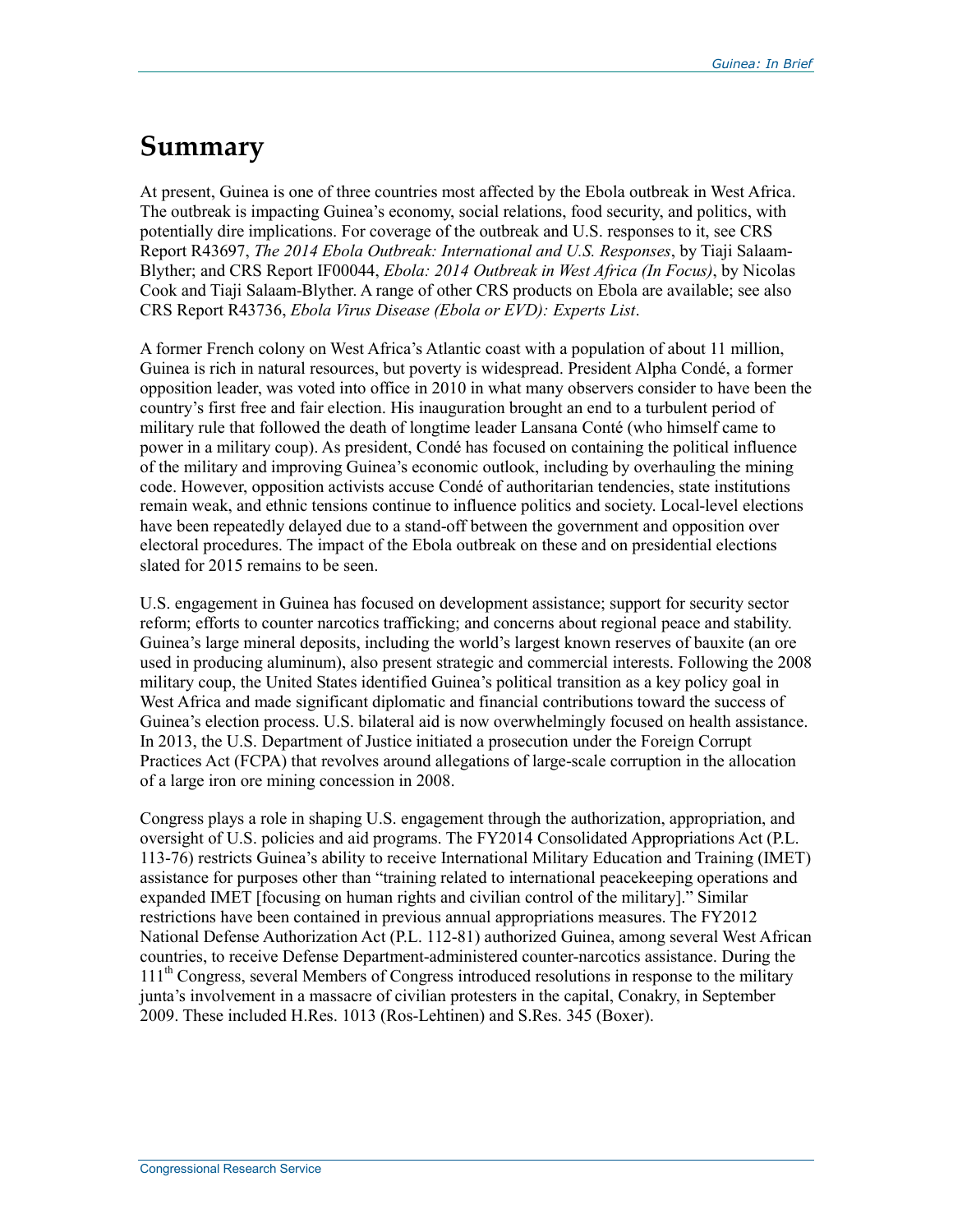# **Contents**

## Figures

|--|--|

## **Tables**

|--|--|--|--|

## Contacts

|--|--|--|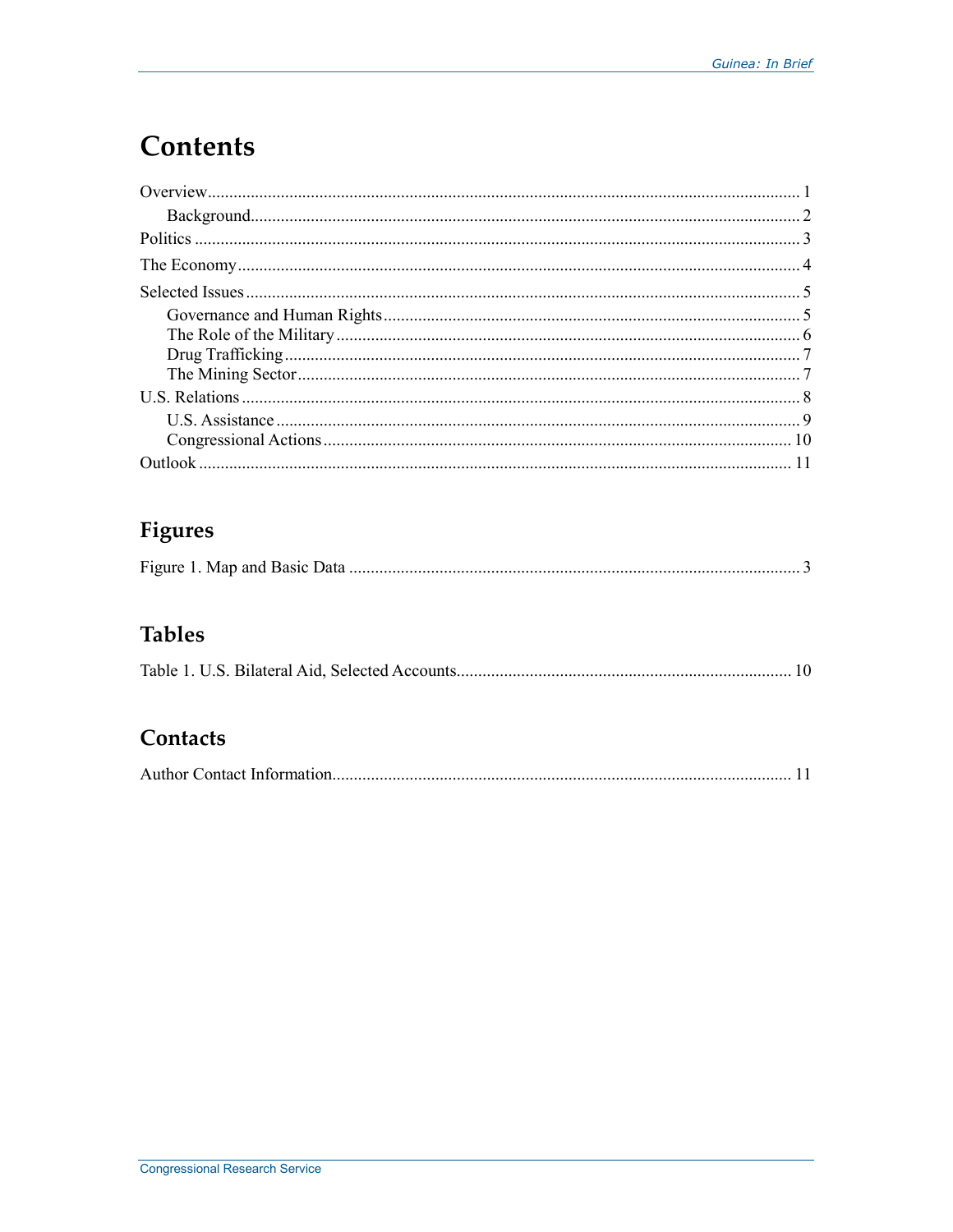# **Overview**

Poor governance, corruption, weak or nonexistent infrastructure, and other factors have prevented Guinea's population from benefiting from its rich natural resource endowments. Guinea's development indicators are poor even by regional standards in West Africa, and living conditions are among the world's worst.<sup>1</sup> During the 1990s and early 2000s, Guinea was considered a locus of relative stability as civil conflicts raged in neighboring Liberia, Sierra Leone, Guinea-Bissau, Côte d'Ivoire, and Mali. However, in recent years, Guinea has been viewed as a potential vector of instability in the region, as its weak state institutions have struggled to contain and respond to a fractious and restive military, political unrest, ethnic tensions, and the rise of transnational drug trafficking and maritime piracy.

The ongoing Ebola outbreak in West Africa has highlighted stark gaps in Guinea's national healthcare infrastructure. It has also cast a spotlight on long-running tensions between state and society in the remote areas of the southeast, where the epidemic is thought to have originated in December 2013. Communities in this southeastern "forest" region, which is geographically proximate and closely socially linked to Liberia and Sierra Leone, appear to be the worst affected. Still, many other regions in Guinea have had confirmed Ebola cases since the start of the outbreak, including the densely inhabited capital, Conakry.

The outbreak is likely to impact Guinea's economy, social relations, and politics. Previously, Guinea had seen a relative increase in stability since President Alpha Condé's election in 2010. The election put an end to two years of turbulent military rule, and many hoped it would mark a transition from a history of authoritarian rule starting at independence from France in 1958. President Condé has pushed through several economic and security reforms, and appears to have largely confined the military to the barracks. Critics, however, accuse him of attempting to rule unilaterally, and his record in office has also been marked by severe political tensions. Legislative elections held in 2013 allowed an appointed, quasi-legislative body to be replaced by an elected parliament. Still, the ability of opposition groups to participate in legislative deliberations has not eased political polarization. Some opposition activists continue to claim that Condé's 2010 electoral victory itself was illegitimate, although international observer groups portrayed the conduct of the election as acceptable.

Ethnicity has become an increasingly salient factor in Guinean politics in recent years, and many Guineans interpret Condé's record through an ethnically colored lens. Members of the president's Malinké community (about 30% of the population) may be more likely to view his presidency favorably, whereas ethnic Fulbe (about 40%)—the group to which his primary electoral rival belonged—appear more likely to view the president as seeking to install an authoritarian regime. The pre- and post-electoral periods in 2010 were afflicted by violence, much of it along ethnic lines, which revealed latent tensions and damaged the social fabric in ethnically mixed areas. Dynamics surrounding the vote left scars that continue to affect political dynamics.

The United States played a key role in Guinea's 2010 political transition by isolating the military junta that came to power in 2008 and providing diplomatic and financial support to the electoral process. U.S. aid to Guinea focuses on health system strengthening, socioeconomic development, and military professionalization and security sector reform—in addition to aid related to the

<sup>&</sup>lt;u>.</u> <sup>1</sup> Guinea ranked 179 out of 187 countries assessed on the U.N. Human Development Index in 2014.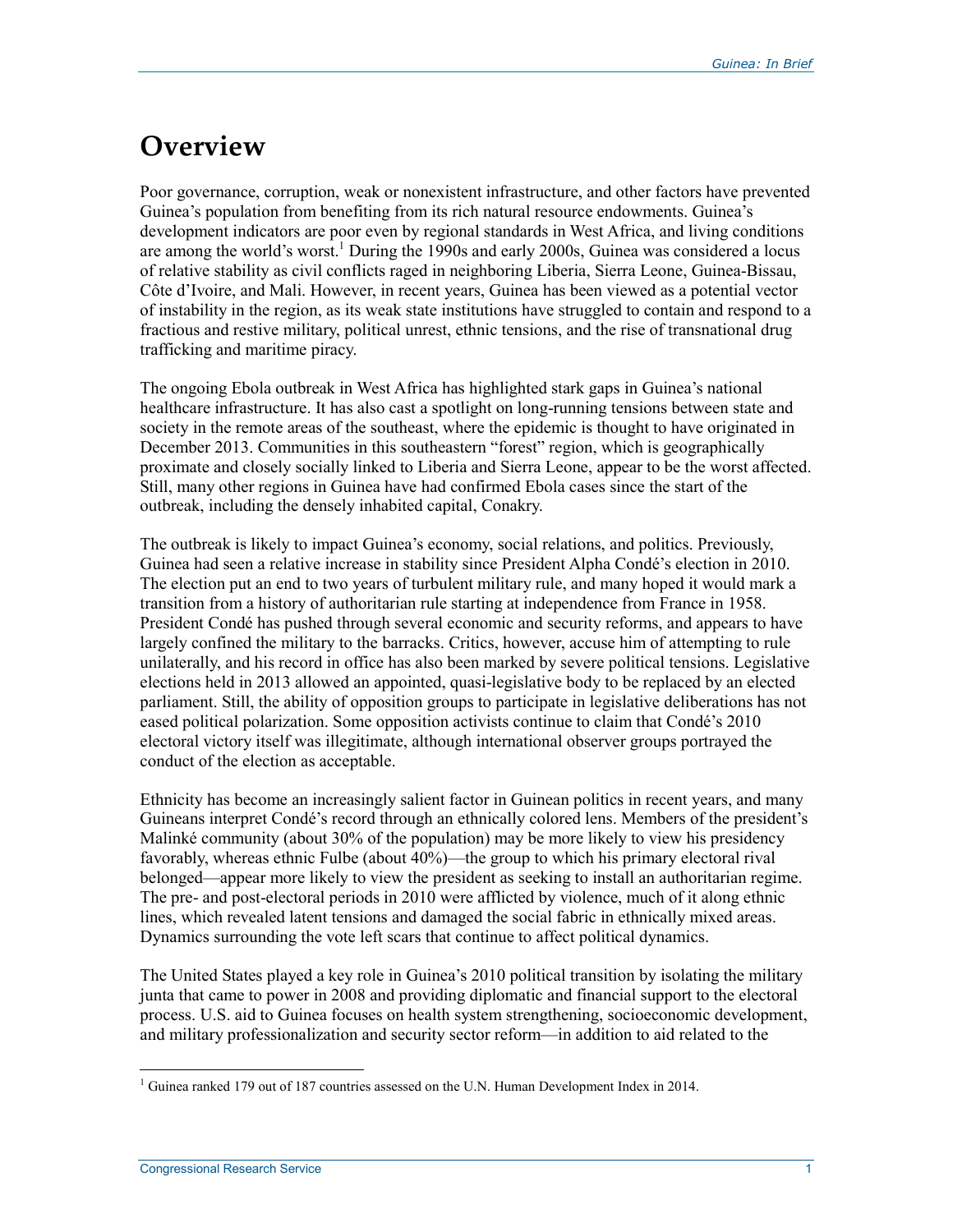Ebola outbreak. Congress may guide U.S. engagement with Guinea through its authorization and appropriation of foreign assistance and its oversight of executive branch policies and programs.

Issues of potential interest to Congress may include:

- the authorization, appropriation, and oversight of U.S. foreign aid and Ebola response programs;
- Guinea's democratic trajectory and prospects for institutional reforms;
- the role of Guinea's military and prospects for security sector reform;
- trends related to counter-narcotics and transnational organized crime;
- Guinea's natural resource wealth and related U.S. commercial interests; and
- Guinea's role in regional stability.

### **Background**

The past six years have seen dramatic political changes for a country that had previously had only two presidents in the first 50 years after independence in 1958. Longtime president Lansana Conté, who came to power in a military coup in 1984, died in late 2008 following a long illness. A military junta led by mid-ranking officers then seized power. Amid growing popular opposition to the junta's rule, the military violently cracked down on peaceful protests in September 2009, sparking widespread condemnation and increasing Guinea's international isolation. Two months later, junta leader Captain Moussa Dadis Camara was shot and wounded by his own bodyguard, and his departure paved the way for a military-led transitional government.

In 2010, Guineans voted in their country's first presidential elections organized by an independent electoral commission and without an incumbent candidate. Alpha Condé, who had never served in government, was declared the winner after defeating Cellou Dalein Diallo in a run-off. The two candidates had widely diverging political backgrounds: Condé was a longtime opposition leader who had lived in exile during most of Guinea's post-independence history, while Diallo was a former prime minister widely seen as a political and business insider. The vote was nevertheless perceived by many as a contest between Guinea's two largest ethnic groups: the Peul (Fulbe/Fulani), who were seen as constituting Diallo's base, and the Malinké, seen as Condé's.

Condé ultimately benefitted from cross-ethnic support, apparently in part because other groups feared political consolidation by the already economically influential Fulbe. (There has never been a Fulbe president in Guinea, but the Fulbe community is prominent in domestic and regional commerce.) International observers ultimately concluded that the overall conduct of the elections had been acceptable, while noting concerns regarding logistical shortcomings, delays between the first and second rounds of voting, political polarization, and election-related violence.<sup>2</sup>

<sup>2</sup> See, e.g., The Carter Center, *Observing the 2010 Presidential Elections in Guinea: Final Report* (at cartercenter.org), which concluded: "The Carter Center's overall observation assessment is that the presidential election process was basically consistent with Guinea's international and regional obligations for genuine democratic elections. Nevertheless, there remains much more work to be done to ensure the continued development of democratic institutions and professional, neutral, and respected election administration in Guinea."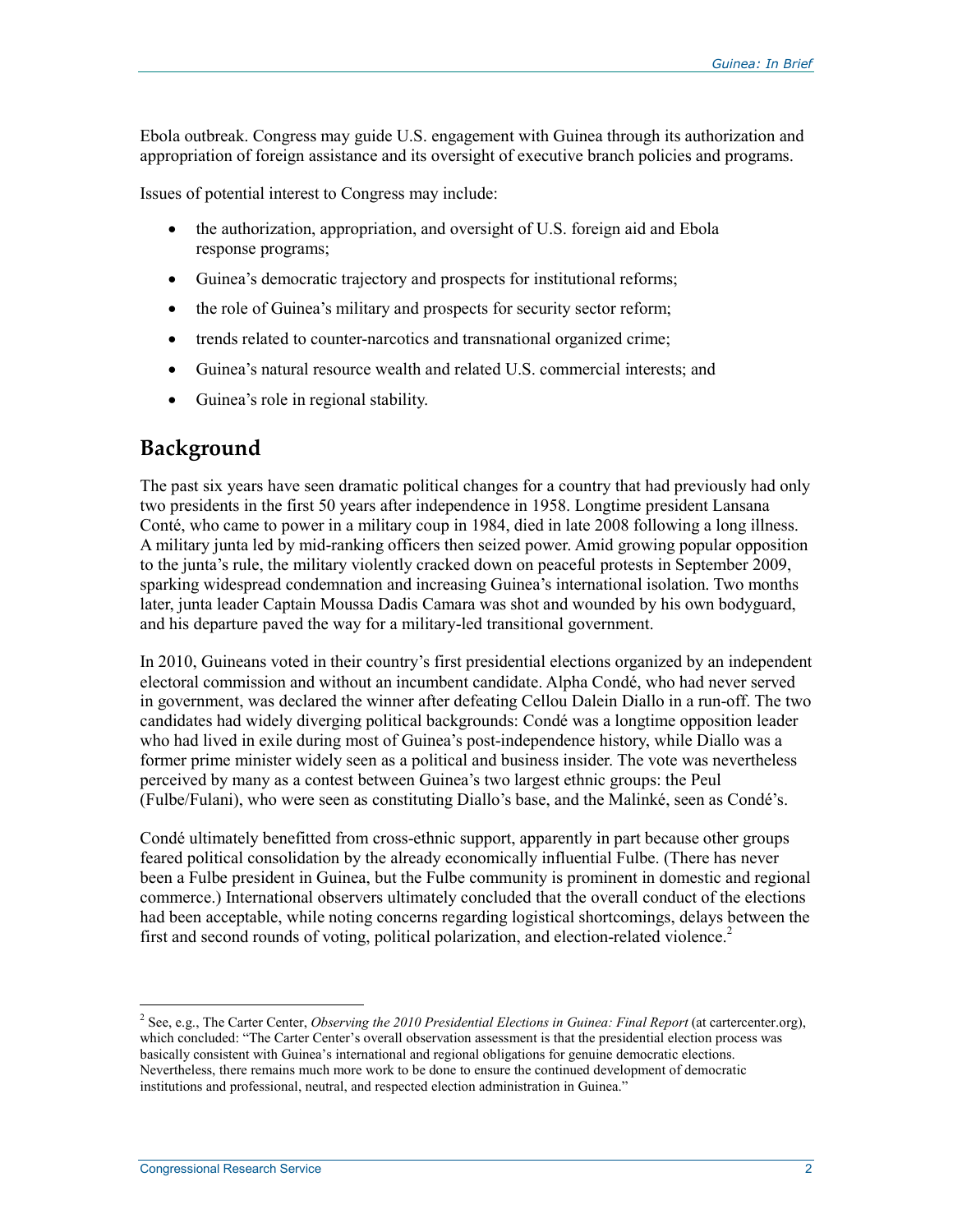

#### **Figure 1. Map and Basic Data**

# **Politics**

Guinea's political system concentrates substantial power in the presidency. President Condé appears to have solidified his political control, although he has not been able to fulfill campaign promises to raise living standards, and analysts periodically express concerns about stability. Two prominent issues in Guinean politics are (1) extreme polarization between the president's supporters and the political opposition, which is likely to escalate ahead of presidential elections slated for 2015; and (2) civil-military tensions, given a history of military involvement in politics.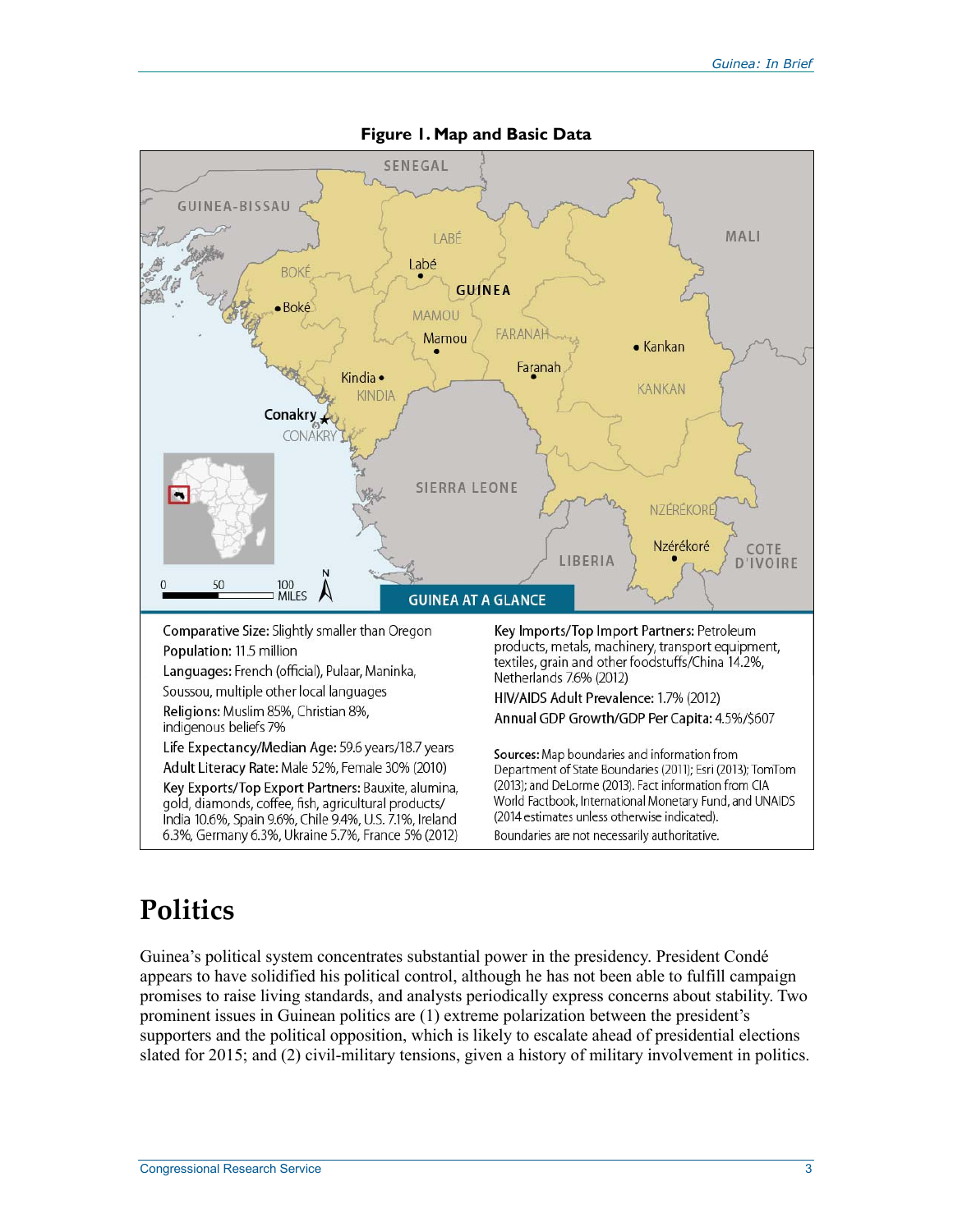Legislative elections were held in September 2013 after multiple delays and several violent street protests by opposition forces, following a compromise agreement between the government and opposition on electoral procedures brokered by the U.N. regional political mission. Observer groups generally regarded the vote as fair, despite technical shortcomings.<sup>3</sup> The elections were widely viewed as a key step in Guinea's political transition, and the European Union had conditioned the resumption of full development aid on successfully holding them.<sup>4</sup> Previously, a transitional council appointed under the 2008-2010 military junta had served as a legislature, and the role of opposition parties in government was extremely limited, despite the fact that Condé's electoral rival had won over 47% of the presidential run-off vote in late 2010.

Condé's Rally of the Guinean People party (RPG after its French acronym) won a plurality of seats in the legislature (53 out of 114), which, along with allies in its larger "Arc en Ciel" (Rainbow) coalition, has enabled it to lead a slim majority block of some 60 seats. Condé's leading opponent is Cellou Dalein Diallo, who leads the ethnically Fulbe-dominated Union of Democratic Forces of Guinea (UFDG) party and the opposition block in parliament. The UFDG has 37 seats in parliament, the second-largest number, and a second opposition party, the Union of Republican Forces (UFR), has 10. No other party won more than two seats.

Political tensions initially seemed to ease after the legislative election. However, legislative decision-making has been characterized by gridlock, and a new political standoff has arisen over plans to conduct local-level elections. The elections were due in the first half of 2014, but have yet to take place due to disagreements between the government and opposition over electoral procedures, the appointment of elections officials, and the selection of contractors to carry out certain election-related tasks such as finalizing the voter rolls. Opposition leaders often look to street protests to express their discontent, which sometimes turn violent.

#### **President Alpha Condé**

Alpha Condé, 74, spent nearly 40 years in exile, largely in France, where he was a law professor. He founded Guinea's first registered opposition party, the Rally of the Guinean People (RPG), in the early 1990s, and unsuccessfully ran against then-President Lansana Conté in 1993 (Guinea's first multi-party vote) and 1998. Both elections were marred by irregularities and reported fraud. Following the 1998 election, Condé was imprisoned for trying to leave the country "illegally" and attempting to overthrow the government. He was released in 2001 on a presidential pardon. Condé and the RPG boycotted the 2002 legislative election and the 2003 presidential election. Condé is a member of the Malinké ethnic group, which is concentrated in Guinea's northeast; Condé also drew cross-ethnic support during the presidential campaign, notably from the Soussou and Forestier ethnic communities.

# **The Economy**

1

Guinea boasts bountiful natural resources, including the world's largest known reserves of bauxite (aluminum ore);<sup>5</sup> sizable deposits of high-grade iron ore, diamonds, gold, and uranium; and potential (as yet unverified) offshore oil and gas reserves. It also has significant hydroelectric and commercial agricultural potential. The economy relies heavily on mineral exports,

<sup>3</sup> State Department, *Country Reports on Human Rights Practices for 2013*, February 27, 2014.

<sup>4</sup> For background on the standoff over the legislative elections, see International Crisis Group (ICG), *Guinea: A way out of the election quagmire,* February 2013.

<sup>&</sup>lt;sup>5</sup> U.S. Geological Survey, "Bauxite and Alumina," 2013.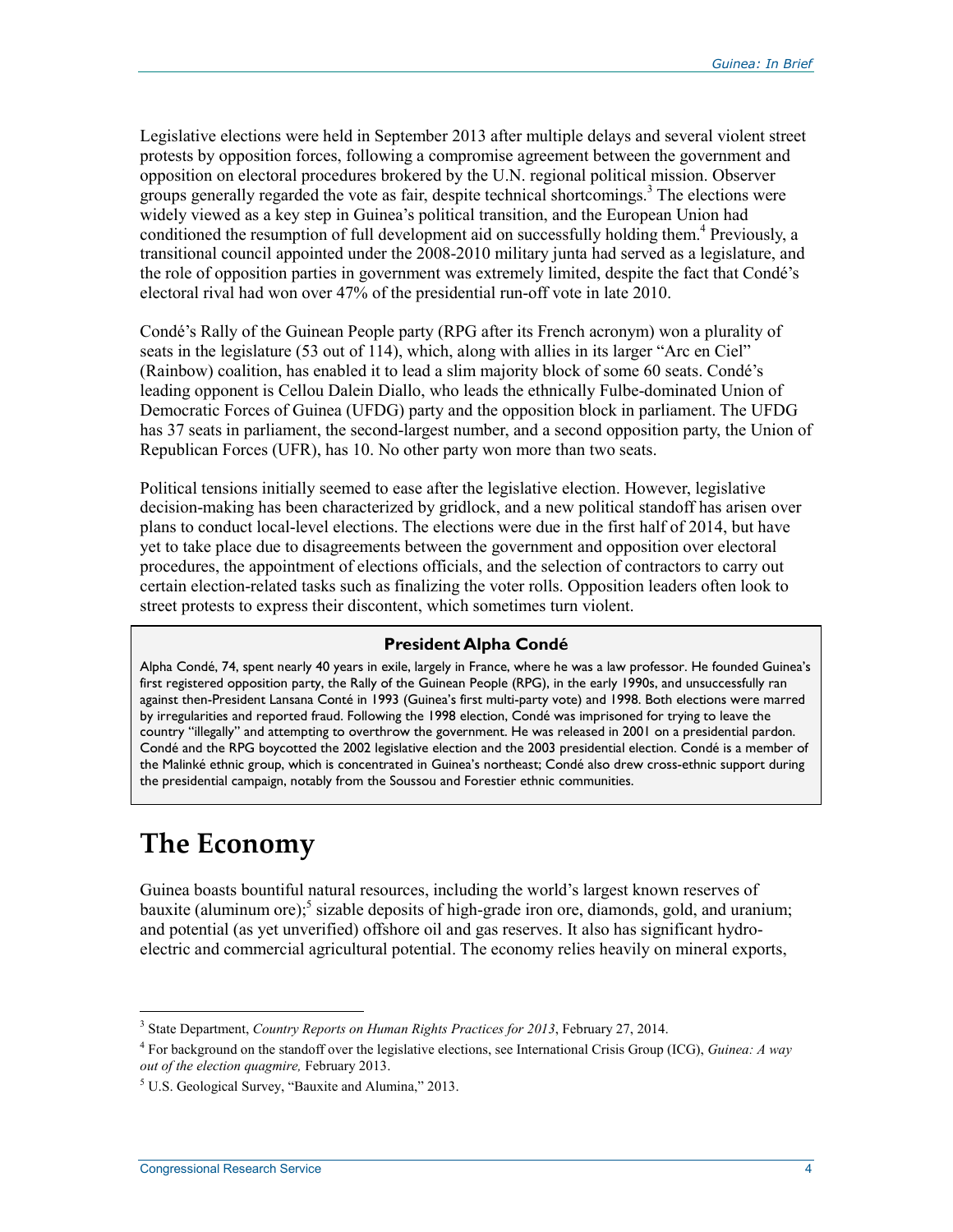notably joint-venture bauxite mining and alumina operations.<sup>6</sup> Natural resource extraction is estimated to account for over 30% of gross domestic product (GDP).<sup>7</sup>

While Guinea's economic potential is considerable, over three-quarters of the workforce is reportedly employed in (largely subsistence) agriculture<sup>8</sup> and living conditions are poor. Economic hardship has periodically contributed to popular unrest. Limited infrastructure, corruption, a history of poor macroeconomic management, periodic labor unrest, and political instability have inhibited inclusive economic growth.

President Condé has introduced reforms that have improved Guinea's macroeconomic stability by tackling key aspects of poor economic governance under past regimes—including unsustainable fiscal expenditures and the printing of extra currency to meet budget shortfalls, which caused high inflation. These reforms secured \$2.1 billion in debt relief in 2012, under the World Bankand International Monetary Fund (IMF)-managed Highly Indebted Poor Countries initiative.<sup>9</sup> They have also enabled the restoration of international financial institution assistance, which had previously been suspended due to a combination of payment arrears and policy concerns.

However, economic growth at about 2-4% annually in recent years has not been sufficient to substantially reduce poverty or improve living standards. Indeed, some government fiscal austerity measures may have worsened living standards for some households, for example by reducing some subsidies. GDP has also been been buffeted by regional instability and swings in global mineral prices. Moreover, the Ebola outbreak is expected to reduce growth.

## **Selected Issues**

#### **Governance and Human Rights**

Guinea has arguably never experienced the effective rule of law, and it is among the world's most corrupt countries, ranking 150 out of 177 countries and territories assessed on Transparency International's 2013 *Corruption Perceptions Index*. According to the State Department's latest annual human rights report, "the judicial system lacked independence and was underfunded, inefficient, and overtly corrupt."<sup>10</sup> Political tensions contribute to governance shortfalls. A 2011 report by international and Guinean advocacy groups, for example, found that security forces "still regularly use torture and cruel treatments ... toward suspects under common law, prisoners,

<sup>&</sup>lt;sup>6</sup> The Compagnie des Bauxites de Guinea (CBG), for example, is a joint venture in which 49% of the shares are owned by the Guinean Government and 51% by an international consortium led by Alcoa and Rio Tinto-Alcan.

<sup>&</sup>lt;sup>7</sup> World Bank, "total natural resource rents" (% of GDP), 2012 latest available; at data.worldbank.org.

<sup>&</sup>lt;sup>8</sup> CIA World Factbook, figure dated 2006.

<sup>&</sup>lt;sup>9</sup> IMF, "IMF and World Bank Announce \$2.1 Billion Debt Relief for Guinea," September 26, 2012. According to IMF data, Guinea's debt burden decreased from over 99% of GDP in 2010 to an estimated 38% in 2014. (World Economic Outlook database, April 2014.)

 $10$  The report adds that "Budget shortfalls, a shortage of qualified lawyers and magistrates, an outdated and restrictive penal code, nepotism, and ethnic bias limited the judiciary's effectiveness... Domestic court orders were often not enforced." *Country Reports on Human Rights Practices for 2013*, op. cit.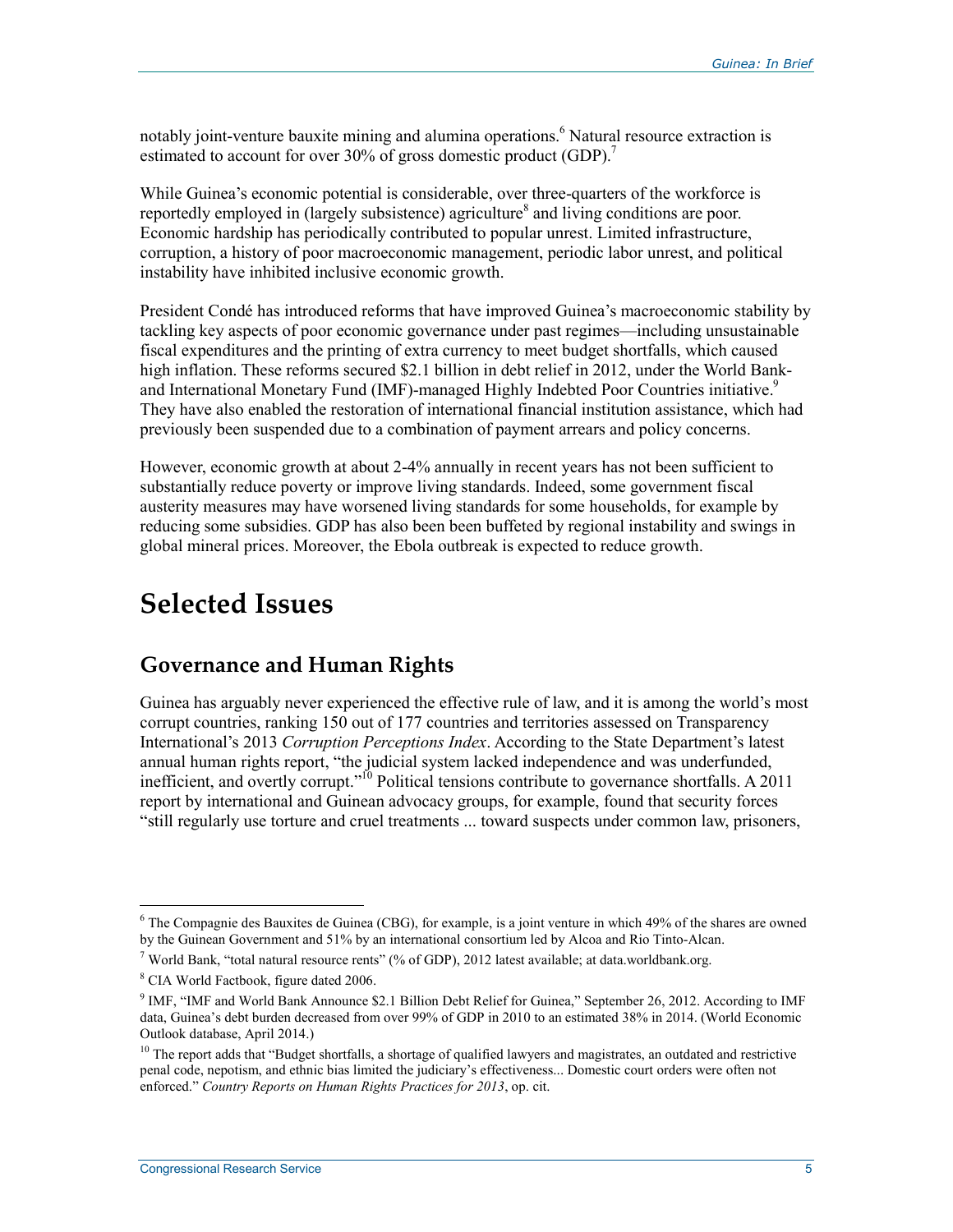people considered to be political opposition sympathizers, and soldiers accused of plotting against the government."<sup>11</sup>

The State Department's latest human rights report lauded the 2013 legislative elections as "the first competitive and inclusive legislative elections in the country's history." The report identified the following as major human rights concerns: security force killings and use of excessive force against demonstrators; arbitrary arrest and detention, including long periods of pretrial detention and denial of fair trials; and life-threatening prison and detention center conditions.<sup>12</sup>

### **The Role of the Military**

Observers point to Guinea's bloated and undisciplined military as a key underlying cause of instability. Challenges include an overweening size (Guinea's armed forces, estimated at over 45,000 personnel in 2010, are among the region's largest); a history of coup attempts, mutinies, and serious human rights abuses; and the incomplete integration of past waves of irregular recruits.13 President Condé has leveraged a combination of appointments, promotions, and forced retirements to exercise control over the armed forces. After the president's house came under armed attack in July 2011, several prominent military officers were arrested or dismissed.<sup>14</sup> The assailants' ultimate aims and whether or not they were plotting a coup are disputed. There have not been other episodes to suggest high-level civil-military tensions since then.

Condé has pledged to prioritize security sector reform (SSR), for which the United States has provided support (see "U.S. Assistance" below). Some progress has been made, but overall results have been mixed. In November 2011, Condé announced the retirement of over 4,000 soldiers and paramilitary officers, with U.N. assistance to help finance the cost of severance. However, broader attempts to develop a coherent national security strategy and to tailor the mandates and size of the state security forces accordingly have made only slow progress, and civilian oversight of the military's budget and management remains limited. In part, this reflects the armed forces' role as a vehicle for patronage. Military salaries and benefits also act as a crucial safety net for a deeply impoverished population.

The military coup in 2008 appeared to contribute to the deterioration of discipline and to intramilitary divisions along ethnic, generational, and factional lines. While many credit former transitional president General Sekouba Konaté (who headed the government for most of 2010) and President Condé with improving military discipline, the potential for abuses remains high. Some contend that a truth and reconciliation process is needed to address public perceptions of the armed forces and allegations of abuses stretching back to the post-colonial period.<sup>15</sup> Both the

<sup>11</sup> L'Action des chrétiens pour l'abolition de la torture (ACAT-France) et al, *La Force Fait Loi : Etude du phénomène tortionnaire en Guinée*, November 2011.

<sup>12</sup> *Country Reports on Human Rights Practices for 2013*, op. cit.

<sup>&</sup>lt;sup>13</sup> Joint Mission of ECOWAS, the AU, and the United Nations for Security Sector Reform in the Republic of Guinea, *Rapport d'Évaluation du Secteur de la Sécurité en République de Guinée*, May 2010; and International Crisis Group (ICG), *Guinea: Reforming the Army*, September 23, 2010.

<sup>&</sup>lt;sup>14</sup> The president subsequently accused a prominent (now exiled) opposition leader, Amadou Oury Bah, along with a former government minister and a businessman, of plotting the attack from neighboring Senegal. Bah and Tibou Camara, the former minister, denied any involvement. CRS interview with Amadou Oury Bah, Washington DC, September 2011; Aminata.com, "Tibou Kamara—'Alpha Condé est devenu un danger pour la Guinée et pour la région,'" September 19, 2011. Senegal also denied involvement or prior knowledge of the plot.

 $<sup>15</sup>$  For analysis of how Guinea's troubled history and ethnic tensions affect debates over transitional justice, see Arieff</sup> (continued...)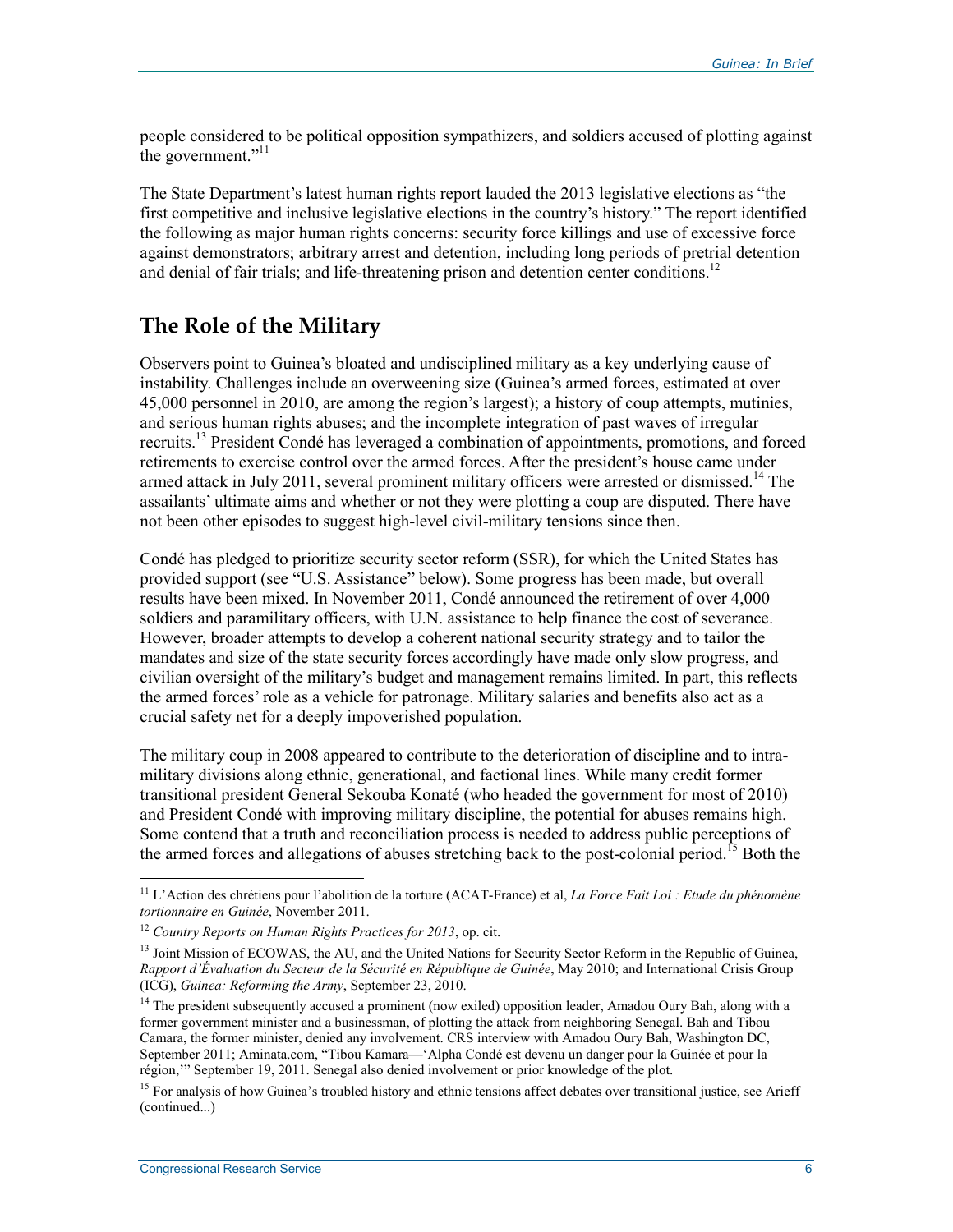Guinean government and the International Criminal Court (ICC) have conducted inquiries into the security forces' brutal crackdown on civilian protesters in 2009, and a handful of individuals accused of command responsibility have been charged in the domestic court system.<sup>16</sup> However, there have been no trials and few concrete results; indeed, some of the commanders charged in connection with the abuses have retained their posts.<sup>17</sup>

### **Drug Trafficking**

Guinea, among other countries in the region, is a key transshipment hub for cocaine en route from South America to Europe.<sup>18</sup> The junta that seized power in 2008 initiated populist moves to crack down on drug trafficking, but these were politically selective, neglected due process, and empowered abusive security agencies, seemingly undercutting institutional accountability and reform efforts. According to the State Department's 2014 *International Narcotics Control Strategy Report*, "Guinea's troubled counternarcotics programs have witnessed little improvement since President Alpha Condé's election in 2010." Some analysts posit that narcotics flows have increased in recent years, with a recent Reuters investigation reporting that traffickers may have relocated to Guinea from Guinea-Bissau following the U.S. Drug Enforcement Agency arrest of a top Guinea-Bissau military commander in 2013. The report also found that traffickers are operating in Guinea "with the protection of senior civilian, military and police officials."19 The head of the country's top counter-narcotics agency remains an individual implicated in the September 2009 security force massacre of protesters in Conakry, complicating international cooperation efforts.

### **The Mining Sector**

Guinea's economy and state budget are highly dependent on the mining sector, but erratic government decision-making and regulatory uncertainty created serious concerns for private firms and investors during the late Conté era (2005-2008) and under the military junta that followed (2008-2010). President Condé has identified mining sector reform as a priority, and in September 2011 his administration promulgated a new mining code. The U.S.-based organization Revenue Watch and international financier George Soros assisted with the drafting process, among others. The code, which Condé described as a "win-win" for investors and Guinea, increased the required ownership stake for the Guinean government in all mining projects;

<sup>(...</sup>continued)

and Mike McGovern, "'History is stubborn': Talk about Truth, Justice, and National Reconciliation in the Republic of Guinea," *Comparative Studies in Society and History*, 55(1), January 2013.

<sup>&</sup>lt;sup>16</sup> See Human Rights Watch (HRW), *Waiting for Justice: Accountability before Guinea's Courts for the September 28*, *2009, Stadium Massacre, Rapes, and Other Abuses*, December 2012; and ICC, "Statement of the Prosecutor of the International Criminal Court, Fatou Bensouda, on the occasion of the fifth anniversary of the 28 September 2009 events in Conakry, Guinea," September 26, 2014.

<sup>&</sup>lt;sup>17</sup> U.S. State Department, Office of the Spokesperson, "Fifth Anniversary of Massacre at Pro-Democracy Rally in Guinea," September 28, 2014.

<sup>18</sup> See United Nations Office on Drugs and Crime (UNODC), *Transnational Organized Crime in West Africa: A Threat Assessment*, February 2013; State Department, *2014 International Narcotics Control Strategy Report*, March 2014.

<sup>&</sup>lt;sup>19</sup> Reuters, "Insight: Surge in cocaine trade undermines Conde's bid to revive Guinea," January 31, 2014.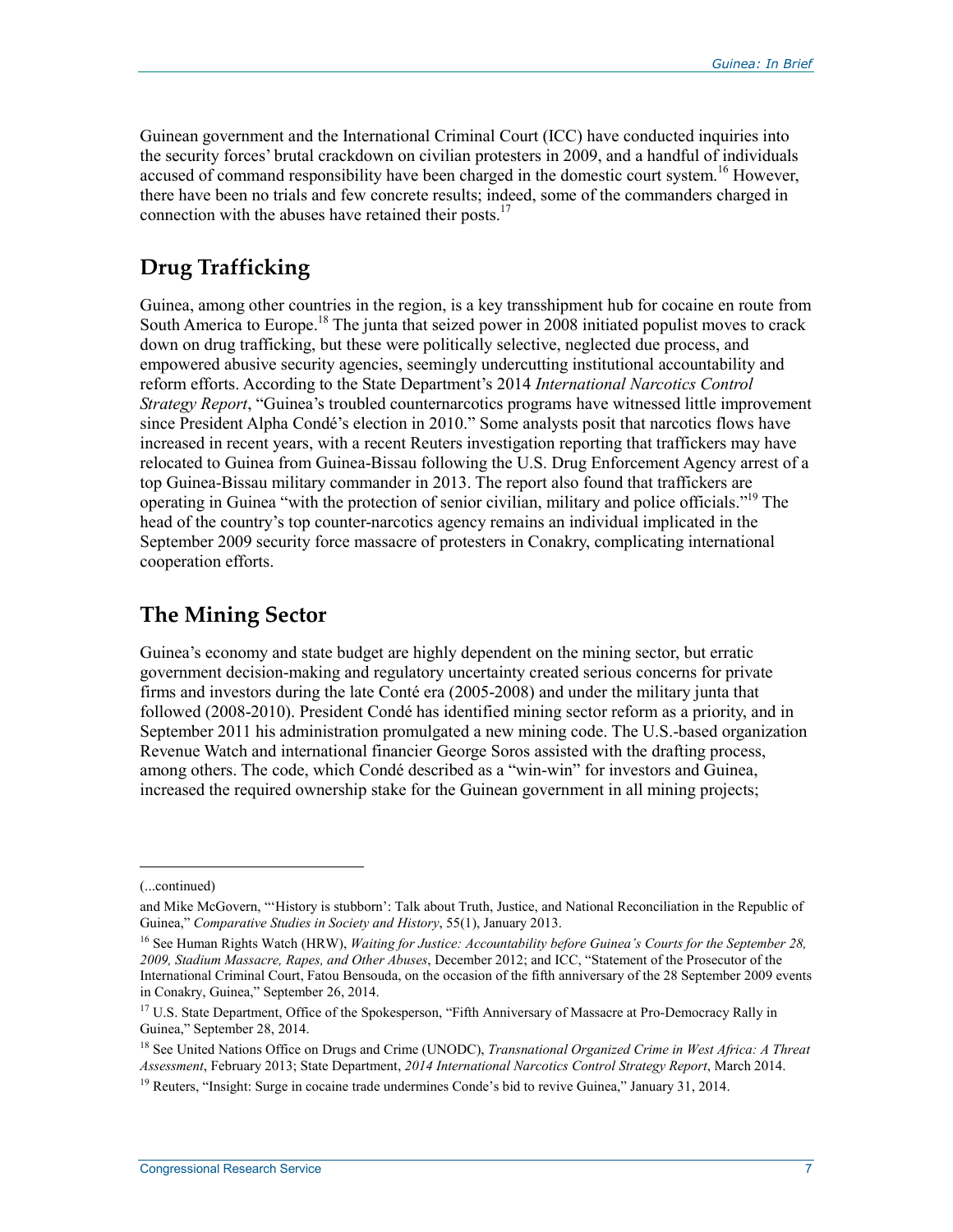required preference to Guinean sub-contractors and employees; introduced new procedures for obtaining mining permits; and raised taxes on mineral exports; among its extensive provisions.<sup>20</sup>

Industry reactions to the new law have varied between strident criticism and a wait-and-see attitude. An audit of existing mining contracts is ongoing. In February 2013, the government published all mining contracts on a public website, an unprecedented move. The decision enabled Guinea to be determined "compliant" with the Extractive Industries Transparency Initiative (EITI), an international effort to foster open and accountable management of revenues from natural resources.<sup>21</sup> The government then released revisions to the mining code in April 2013 in response to industry input. The implementation of the new code may succeed in mollifying investors if it is conducted quickly, fairly, and transparently, while offering greater regulatory stability and security of contract in return for possible financial losses from settlement fees or increased government ownership. Such an outcome, however, is not guaranteed.

The government has revoked some mining contracts following the adoption of the new mining code and investigations into alleged mining sector corruption. Notably, the government in 2013 revoked a concession acquired in 2008 by Benny Steinmetz Group Resources (BSGR), a firm headed by Israeli businessman Benny Steinmetz. BSGR had subsequently entered into a lucrative joint venture with the Brazil-based mining company Vale. (The concession was granted to BSGR after being stripped from the British-Australian company Rio Tinto. In 2011, Rio Tinto agreed to accept the 2008 loss of half of the concession to BSGR—which it had previously challenged and reacquired the rights to develop the remaining blocs in exchange for a \$700 million one-time payment to the Guinean government.<sup>22</sup>) BSGR has vigorously contested the loss of its concession, accusing the Condé administration of corrupt motivations, and has appealed for international mediation. BSGR's original acquisition of its concession is also subject to a U.S. Department of Justice Foreign Corrupt Practices Act (FCPA) investigation, which in 2013 led to the arrest of an alleged BSGR surrogate. $^{23}$ 

## **U.S. Relations**

According to the U.S. State Department, "U.S. policy seeks to encourage Guinea's democratic reforms, its positive contribution to regional stability, and sustainable economic and social development."<sup>24</sup> Following the 2013 legislative elections, which the Obama Administration hailed as "a positive advance in Guinea's democratic development," the Administration has called for "fortifying the National Assembly, constructing a transparent judiciary, and preparing for 2015 Presidential elections."<sup>25</sup>

<sup>20</sup> *Code Minier de la République de Guinée*, September 9, 2011, obtained via Revenue Watch ; Guineenews,

<sup>&</sup>quot;L'intégralité du discours du chef de l'Etat à la Nation," July 27, 2011.

<sup>21</sup> See https://eiti.org/Guinea.

<sup>22</sup> David Winning, "Rio and Guinea Settle Mine Fight," *The Wall Street Journal*, April 25, 2011.

<sup>&</sup>lt;sup>23</sup> United States v. Frederic Cilins, filed on April 15, 2013; see http://www.justice.gov/criminal/fraud/fcpa/cases/ cilinsf.html. For background, see Patrick Radden Keefe, "Buried Secrets: How an Israeli billionaire wrested control of one of Africa's biggest prizes," July 8, 2013. Steinmetz and other critics of President Condé have contested the article's portrayal of both the case and of Condé's motives in pursuing it.

<sup>&</sup>lt;sup>24</sup> State Department, "U.S. Relations with Guinea," Fact Sheet, January 23, 2014.

 $25$  Ibid.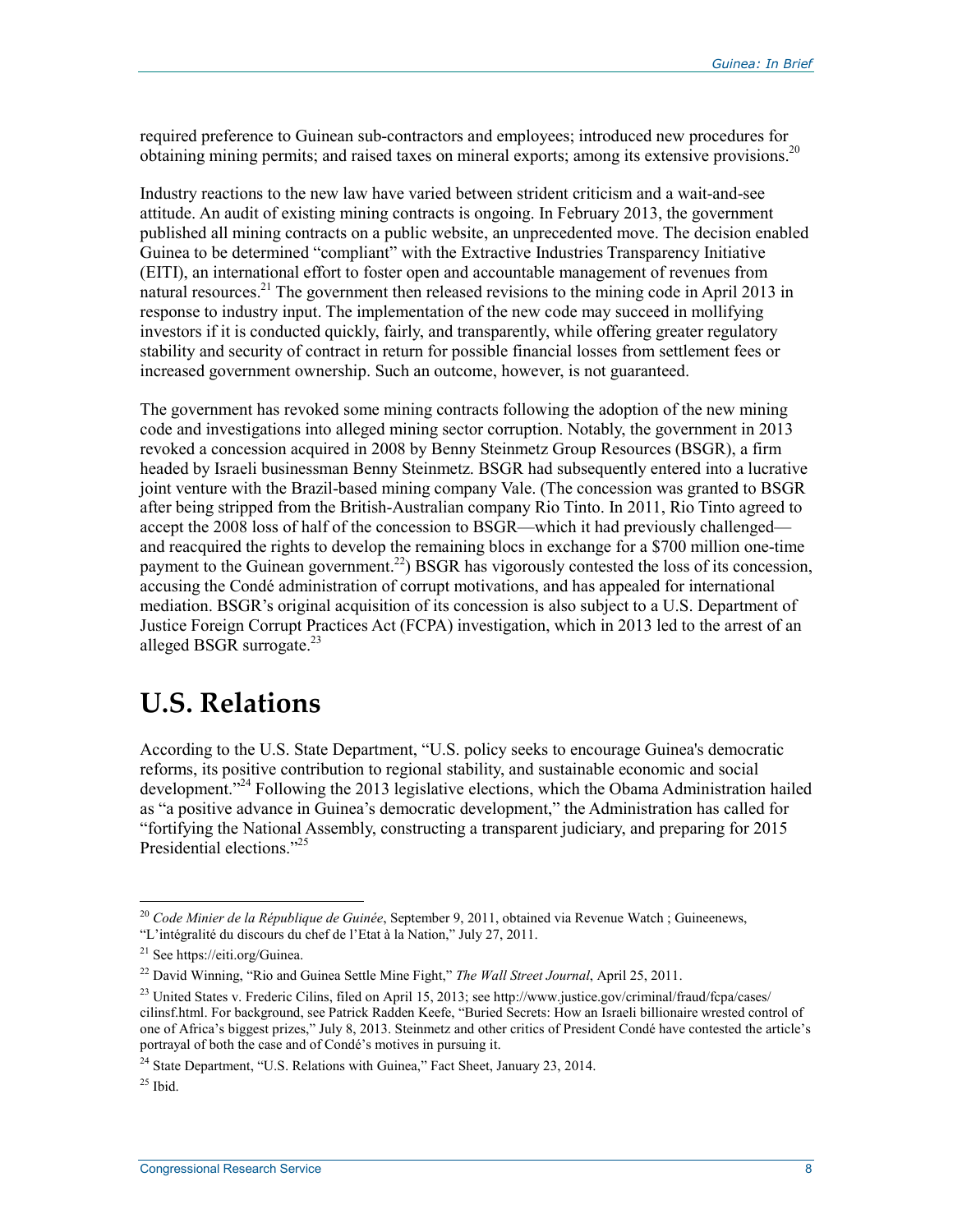The Obama Administration congratulated Guinea in 2010 "on the successful completion of its first democratic presidential election" and congratulated Alpha Condé on his victory, expressing hopes that "it is only the first step on the road to democratic transition and civilian rule.<sup>726</sup> As a result of that election, U.S. aid restrictions related to the 2008 military coup were lifted, $27$  and Guinea's eligibility for trade preferences under the African Growth and Opportunity Act (AGOA) was restored. President Condé, along with three other West African presidents, met with President Obama at the White House in late July 2011.

U.S. policy toward Guinea has also focused on commercial interests in Guinea's mineral resources. Guinea provides about 22% of U.S. bauxite imports, making it the second-largest source of such imports (after Jamaica).<sup>28</sup> Several U.S.-based resource firms operate in Guinea and face possible growing competition from other foreign investors.<sup>29</sup>

Amid rising U.S. concerns over Guinea's role in the transnational drug trade, in June 2010, President Obama designated Ousmane Conté, a son of the late president Lansana Conté, as a "drug kingpin," freezing any U.S. assets held by Conté and prohibiting any transactions with him by persons subject to U.S. jurisdiction.<sup>30</sup>

### **U.S. Assistance**

1

U.S. bilateral aid allocations for Guinea have trended downward since the 2010 elections. Bilateral aid appropriated in FY2014 totaled an estimated \$18.3 million, compared to \$25 million in FY2011; over 97% of FY2014 funding is designed to "support Guinea's national health strategy with a particular focus on health system strengthening."<sup>31</sup> The remainder (\$480,000) is for military aid, largely aimed at professionalization. The Obama Administration has requested \$17.7 million for Guinea in FY2015 (see **Table 1**, below). Unlike in past years, no Development Assistance (DA) was allocated in FY2014 and none has been requested for FY2015.

In addition to bilateral aid, Guinea has received at least \$5.6 million in U.S. aid in support of security sector reform since 2010.<sup>32</sup> This has been provided through State Department Peacekeeping Operations (PKO) funds, largely under the regional Africa Conflict Stabilization and Border Security Initiative. Starting in 2013, Guinea has also received some U.S. logistical

<sup>&</sup>lt;sup>26</sup> State Department, "U.S. Statement on Alpha Condé's Presidential Victory in Guinea," December 3, 2010.

 $^{27}$  At the time, the State Department determined that the 2008 military coup did not trigger a legal provision contained in that year's foreign aid appropriations act that bars certain types of aid to the government of any country in which a "duly elected head of government" has been overthrown by a military coup or decree—arguing that the previous administration had not been "duly elected." However, the executive branch imposed as a matter of policy aid restrictions that corresponded to those that would have been triggered by the provision. A similar provision has appeared in appropriations measures since at least 1985.

<sup>28</sup> U.S. Geological Survey, "Bauxite and Alumina," 2013.

<sup>&</sup>lt;sup>29</sup> The large U.S.-based multinational aluminum firm Alcoa, notably, is a major shareholder in the Compagnie des Bauxites de Guinée, a bauxite mining and export partnership with the Guinean state, while a much smaller U.S energy firm, Hyperdynamics, holds a license for offshore oil exploration.

 $30$  Conté, who had been imprisoned in Guinea on drug-related accusations since February 2009, was released by Guinean authorities in mid-July 2010. Further details on the scope of the "kingpin" designation, made under the Foreign Narcotics Kingpin Designation Act (Title VIII, P.L. 106-120), are discussed in U.S. Treasury, *Narcotics: What You Need to Know about U.S. Sanctions Against Drug Traffickers*, July 15, 2010.

<sup>31</sup> State Department, FY2015 *Congressional Budget Justification for Foreign Operations*.

<sup>&</sup>lt;sup>32</sup> State Department Congressional Notification, September 2014.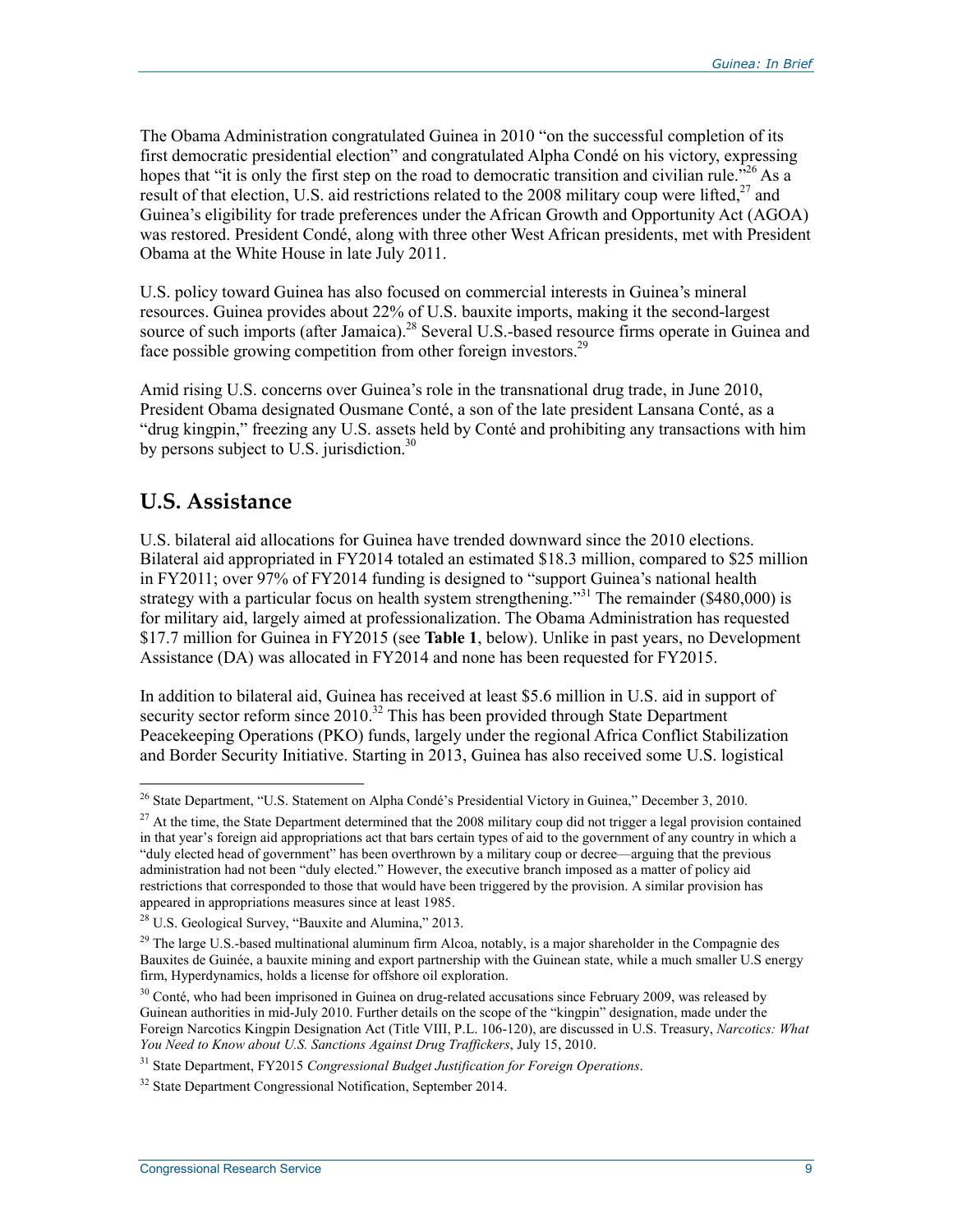support for its peacekeeping deployment to Mali. International financial institutions, which receive significant U.S. support, are separately providing significant financing to Guinea.

|                               | <b>FY2010</b> | <b>FY2011</b> | <b>FY2012</b> | <b>FY2013</b> | <b>FY2014</b><br>(est.) | <b>FY2015</b><br>(req.) |
|-------------------------------|---------------|---------------|---------------|---------------|-------------------------|-------------------------|
| DA                            | 14,518        | 7,000         | 5,700         | 2,003         | 0                       | 0                       |
| Global<br>Health <sup>a</sup> | 7,500         | 17,469        | 17,500        | 17,880        | 17,850                  | 17,500                  |
| <b>IMET</b>                   | $\mathbf 0$   | 48            | 57            | 279           | 280                     | 240                     |
| <b>PKOb</b>                   | 1,600         | 0             | 0             | 0             | 0                       | 0                       |
| <b>FMF</b>                    | $\mathbf 0$   | $\mathbf 0$   | 400           | 190           | 200                     | 0                       |
| <b>INCLE</b>                  | 0             | 500           | 0             | 0             | $\mathbf 0$             | 0                       |
| <b>TOTAL</b>                  | 23,618        | 25,017        | 23,657        | 21,600        | 18,330                  | 17,740                  |

**Table 1. U.S. Bilateral Aid, Selected Accounts** 

\$ thousands, appropriations, not adjusted for inflation

**Source:** State Department Congressional Budget Justification for Foreign Operations (FY2012-FY2015)

**Notes:** DA=Development Assistance; IMET=International Military Education and Training; PKO=Peacekeeping Operations; FMF=Foreign Military Financing; INCLE=International Narcotics Control and Law Enforcement.This table does not reflect aid provided under regionally or globally managed programs, or funding administered by entities other than the State Department and U.S. Agency for International Development (USAID).

- a. Refers to the Global Health and Child Survival (GHCS) account (FY2010-FY2011) and Global Health Programs (GHP) account (FY2012-FY2015).
- b. Additional PKO has been provided through regionally managed programs in FY2011-FY2014, including in support of security sector reform and Guinea's U.N. peacekeeping deployments.

## **Congressional Actions**

The FY2014 Consolidated Appropriations Act (P.L. 113-76) restricts Guinea's ability to receive International Military Education and Training (IMET) assistance for purposes other than "training related to international peacekeeping operations and expanded IMET." Expanded IMET, or E-IMET, focuses on encouraging respect for human rights and civilian control of the military. Similar restrictions have been contained in previous annual appropriations measures. The FY2012 National Defense Authorization Act (P.L. 112-81) authorized Guinea, among several West African countries, to receive Defense Department-administered counter-narcotics assistance.

During the  $111<sup>th</sup>$  Congress, several Members of Congress introduced resolutions condemning security force abuses against civilian protesters in Conakry in September 2009, including H.Res. 1013 (Ros-Lehtinen) and S.Res. 345 (Boxer). In 2007, the House Foreign Affairs Committee held a hearing on the political situation in Guinea during mass anti-government demonstrations.<sup>33</sup>

<sup>33</sup> House Committee on Foreign Affairs, Subcommittee on Africa and Global Health, *Prospects for Peace in Guinea*,  $110^{th}$  Cong.,  $1^{st}$  sess., March 22, 2007 (Washington: GPO).